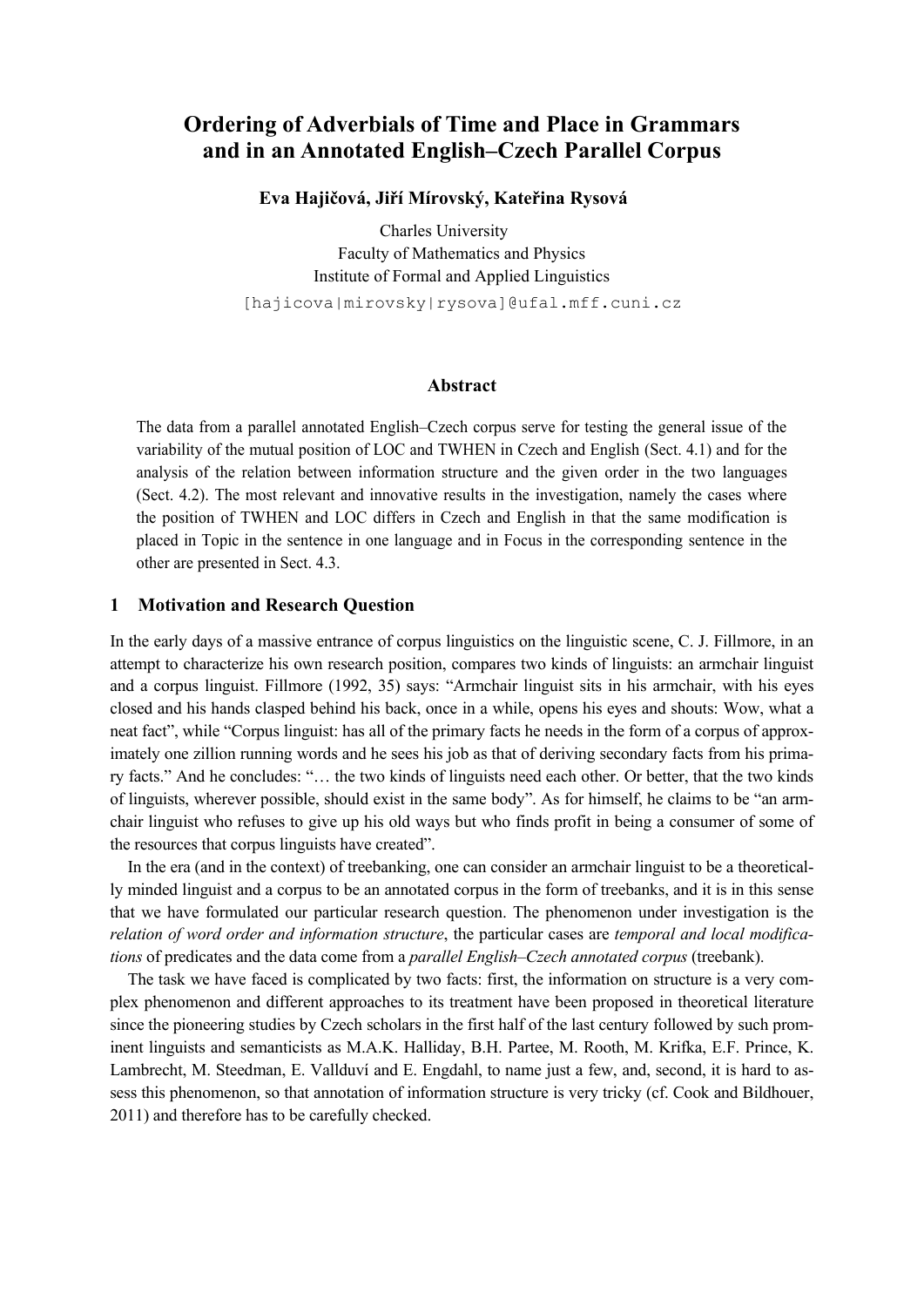#### **2 State of the Art**

<u>.</u>

Though English representative grammars do not provide a systematic and comprehensive information on a possible variability of word order in English (which is quite understandable due to the predominance of grammatical factor determining the English SVO word order), it is somehow taken for granted, esp. in teaching English as a second language, that the unmarked order is SVOMPT, that is to say that with adverbials placed after the Object, Manner precedes Place and Place precedes Time. This more or less practical instruction is also reflected in Quirk et al. (1985, esp. parts 8.22–8.23): "Concerning adjuncts of the same grammatical class, subject to the stylistic and realizational factors already mentioned, will have their sequence determined by semantics and will normally appear in the order: process – space – time" (p. 650) giving examples such as *He worked at home that day.* or *The plane arrived uneventfully at Honolulu by midnight.* The authors continue: "Thus within the same class of adjuncts, those concerned with time are seen to be rather peripheral and this explains the case with which they can be moved to I (= initial position, EH): *By midnight, the plane arrived uneventfully at Honolulu."* In the part on the relative positions of adjuncts (Chapter 8.87, pp. 565 ff.) the authors specify the order as respect – process – space – time – contingency, with two restrictions influenced by the information focus and the form of realization.

Leech and Svartvik (1994) mention the issues relevant for our investigation only briefly in the part on the position of adverbials (pp. 226–231) saying (p. 226) that "the place of an adverbial depends partly on its structure (whether it is an adverb, a prepositional phrase or clause, etc.), partly on its meaning (whether it denotes time, place, manner, degree, etc.). End-focus and end-weight also play a part." The abovementioned SVOMPT rule obtains here the following form: "When more than one of the main classes of adverbials occur in end-position, the normal order is manner/means/instrument + place + time." The authors also take into account the influence of the form and the overall structure of the sentence, e.g. the fact that some adverbials which normally have an end-position can be in the front-position to avoid too many adverbials at the end of the sentence: *The whole morning he was working on his speech in the office.*

As for Czech, the relative freedom of surface word order makes it necessary to look for other than grammatical factors as determinants of the linear ordering of words in the sentence, the information structure being one of the main. In Vol. 3 of the representative Czech grammar Mluvnice češtiny (1987, p. 602) a "basic word order" is postulated, which is considered to be semantically based, reflecting the degrees of the so-called communicative dynamism (CD) as defined by the Czech anglicist Jan Firbas.<sup>1</sup> This basic word order may be influenced by the grammatical structure of the sentence, by its rhythmical structure and, marginally, by the size of the sentence elements in question. In the theory of information structure we subscribe to (the so-called topic–focus articulation, TFA, see e.g. Sgall et al., 1973; 1980; 1986) two orderings are postulated: one reflected in the surface shape of the sentence (surface word order) and the so-called underlying (deep) word order in the underlying (tectogrammatical) structure of the sentence. The underlying word order is semantically determined (and relevant), it reflects the TFA of the sentence and its counterpart in the surface is influenced, in addition to the TFA factors, by prosody, the overall structure of the sentence (e.g. the complexity of the structure), etc. One of the important notions introduced is the so-called systemic ordering (SO) as the order of verb modifications in the Focus part (see e.g. Sgall et al., 1980). The hypothesized order of main verb modifications is as follows: Actor – Temp – Cause – Regard – Aim – Manner – Accompaniment – Locative – Means – Addressee – Patient – Effect. The notion of SO in Focus is supposed to be universal, but the concrete order of modifications

<sup>&</sup>lt;sup>1</sup> Cf. Firbas (1992, p. 105) "... the degree of CD carried by a linguistic element is the relative informational (communicative) value the element acquires in the development of the communication."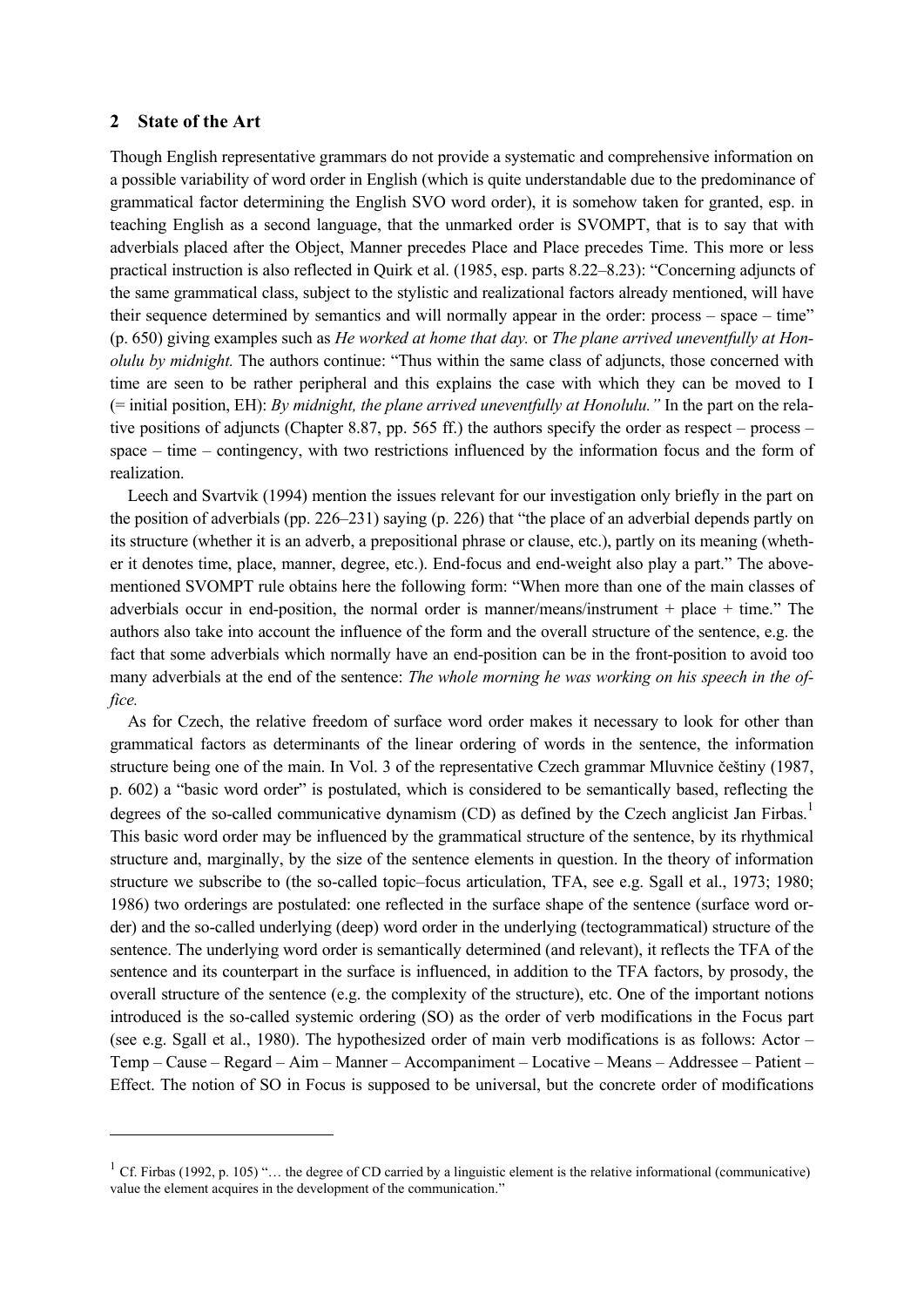may differ from language to language and has been already tested for some of them, see e.g. for German Sgall et al. (1995), for English Preinhaelterová (1997), for Czech Rysová (2014).

# **3 Methodology and Data**

Our research question concerns the position of temporal and local modifications of predicates in Czech and English and the relation of this position to the information structure. The data come from a parallel English–Czech annotated corpus PCEDT (Hajič et al., 2012), which is a mostly manually annotated parallel corpus of English and Czech texts with almost 50 thousand sentences for each part. The E. part contains the Wall Street Journal section of the Penn Treebank (Marcus et al., 1993), along with the original phrase-structure analysis and a newly added dependency-based deep structure syntactic analysis (tectogrammatics). The Cz. part consists of manual translations of the original texts, along with their surface and deep syntactic analyses, automatically parsed and manually checked. We have analyzed the corpus findings and compared the results with claims made by existing representative grammars and other relevant studies and have tried to draw attention to contextual and other factors that play decisive role in the surface ordering of temporal (TWHEN) and locative (LOC) modifications. In doing so, we had in mind two limitations: the corpus data belong to the journalistic genre in which the TFA is not that clear as in other genres, and the translated sentences may be inclined to follow automatically the original order.

# **4 Queries and Corpus Findings**

We have carried out a series of queries in which we were concerned with a general issue of variability of the mutual position of LOC and TWHEN in Czech and English (Sect. 4.1) and with the relation between TFA and the given order in the given languages (Sect. 4.2). The most relevant and innovative results in our investigation, namely the cases where the position of TWHEN and LOC differs in Czech and English in that the same modification is placed in Topic in the sentence in one language and in Focus in the corresponding sentence in the other are presented in Sect. 4.3.

### **4.1 Variability of the position of TWHEN and LOC**

We have searched in the parallel corpus for cases with the Predicate as the root of the tree (excluding thus coordinated sentences) in which both TWHEN and LOC (occurring in the same tree) depend on the same Predicate. This search was carried out in the whole PCEDT, i.e. in the total of 39507 sentences with the Predicate as the root of the tree. The cases relevant for this step amount to 0.96% of the corpus. The results of our search are summarized in Table 1, where the E  $\parallel$  Cz column refers to the number of cases in which the positions in Czech and English are the same.

It should be emphasized that the figures in Table 1 do not take into account the position of the modifications be it in the Topic or in the Focus, they just reflect the mutual positions of these modifications in the sentences in which both of them occur. The figures indicate that both orders are possible both in English and in Czech, and that in English the orders are relatively balanced (190 to 191), while in Czech the more frequent order is that of TWHEN before LOC (278 times when compared to LOC before TWHEN occurring 103 times).

|               | $E \parallel Cz$ | E/Cz   | Total $E/Cz$ |
|---------------|------------------|--------|--------------|
| LOC < TWHEN   | 85               | 105/18 | 190/103      |
| $TWHEN <$ LOC | 173              | 18/105 | 191/278      |
| Total         | 258              | 123    | 381          |

Table 1: The relative position of TWHEN and LOC in English and Czech in PCEDT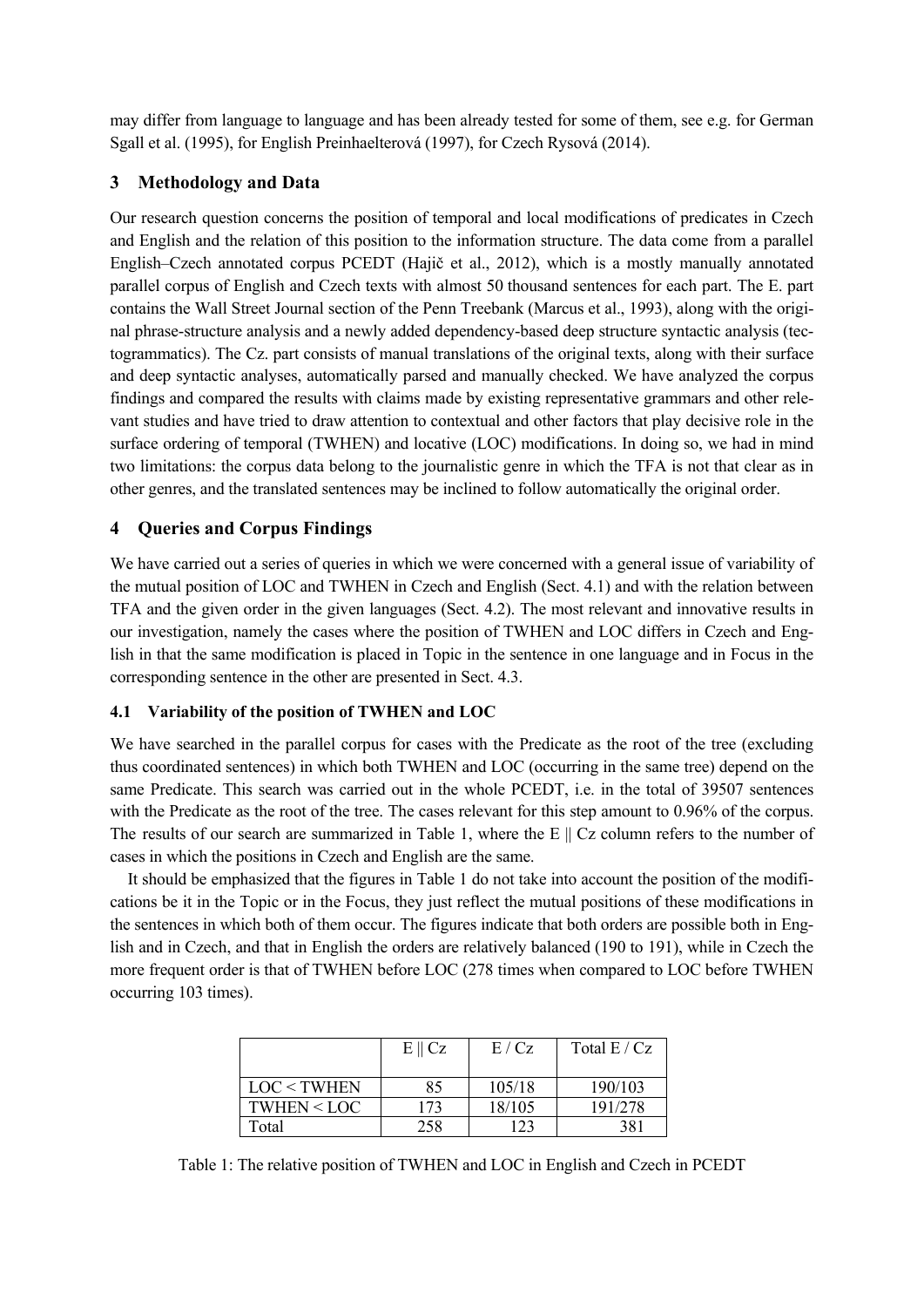#### **4.2 The relative position of TWHEN and LOC in the Focus part of the sentence**

**4.2.1** In the next step, we have taken into account the assumed division of the sentence into Topic and Focus and looked for cases in which both TWHEN and LOC were in the Focus part. The reasons why we have concentrated on the Focus part of the sentence, are twofold: first, and most importantly, we wanted to check whether and under which conditions the hypothesis of the above mentioned SO in the Focus is valid, both for English and for Czech, and, second, in this way, we could also check the beforementioned general English word order "rule" SVOMPT, which indicates the order of Time after Place in the post-verbal position; with certain simplifications the post-verbal position may be considered to function as the Focus of the sentence.

We have tried first to search in that part of the PCEDT in which the sentences were annotated also as for their Topic–Focus articulation (3857 sentences), but the number of cases in which both TWHEN and LOC occurred in the same sentence in the relevant positions both in English and in Czech was very low (34 instances). Therefore we have decided to approximate the division into Topic and Focus as the position before (Topic) and after (Focus) the Predicate<sup>2</sup> and to carry out the search in the whole of PCEDT (on sentences with Predicate as the root of the tree), separately for English and for Czech.

|             | L.  | E. after manual inspection | -<br>$\tilde{}$ |
|-------------|-----|----------------------------|-----------------|
| TWHEN < LOC |     |                            | 64              |
| TWHEN       | ገበገ | 120                        | Qſ              |
|             | າາ  |                            |                 |

Table 2: The occurrence of orderings of TWHEN and LOC in Focus in E. and in Cz. in PCEDT

The total number of sentences checked was 42717 for English and 39507 for Czech; the difference follows from the fact that there exist cases where one of the modifications is not realized by a separate sentence element.<sup>3</sup> The results are given in Table 2.

The data obtained have made it possible to check the validity of the assumed so-called systemic ordering. The first attempt at such a verification for Czech was carried out by Rysová (2014) analyzing the data from the Prague Dependency Treebank 2.0 (PDT).<sup>4</sup> The relevant figures in her Tables 6.1 (p. 77) and 6.10 (p.96) are summarized below in Table 3:

|             | Total number of occurrences | occurring in F | $\%$ |
|-------------|-----------------------------|----------------|------|
| TWHEN       | 14552                       | 4623           |      |
| LOC         | 16948                       | 10081          |      |
| LOC < TWHEN |                             |                |      |
| TWHEN < LOC |                             | 220            |      |

Table 3: The frequency of TWHEN and LOC (expressed by non-sentential elements) and their ordering in Focus in Czech in PDT 2.0 according to Rysová (2014)

-

 $2 \text{ Such an approximation is based on the hypothesis common in many studies of information structure that the verb in principle.}$ ple stands on the boundary between the Topic and the Focus, cf. the notion of transition in Firbas (1992) and the analyses of Czech in Sgall et al. (1980) and Uhlířová (1974; 1987).

<sup>3</sup> Comparing the English sentences containing LOC and TWHEN in PCEDT (without coordinated main predicates) with their Czech counterparts, LOC is missing in Cz. in 192 cases, and TWHEN is missing in Cz. in 88 cases. The difference is a consequence of several facts: the given modification in one language is translated by means of a different type of modification, a coordination structure is used in one language and not in the other, the given modification is understood as dependent on Noun rather than on a PRED, the dependency relations were understood differently, or a different structure is used in the translation.

 $<sup>4</sup>$  The PDT (see the most recent version Hajič et al., 2018), contains approx. 50 thousand sentences of Czech journalistic texts</sup> annotated manually on several layers (morphology, surface and deep syntax) and contains also annotation of the topic-focus articulation of the sentences.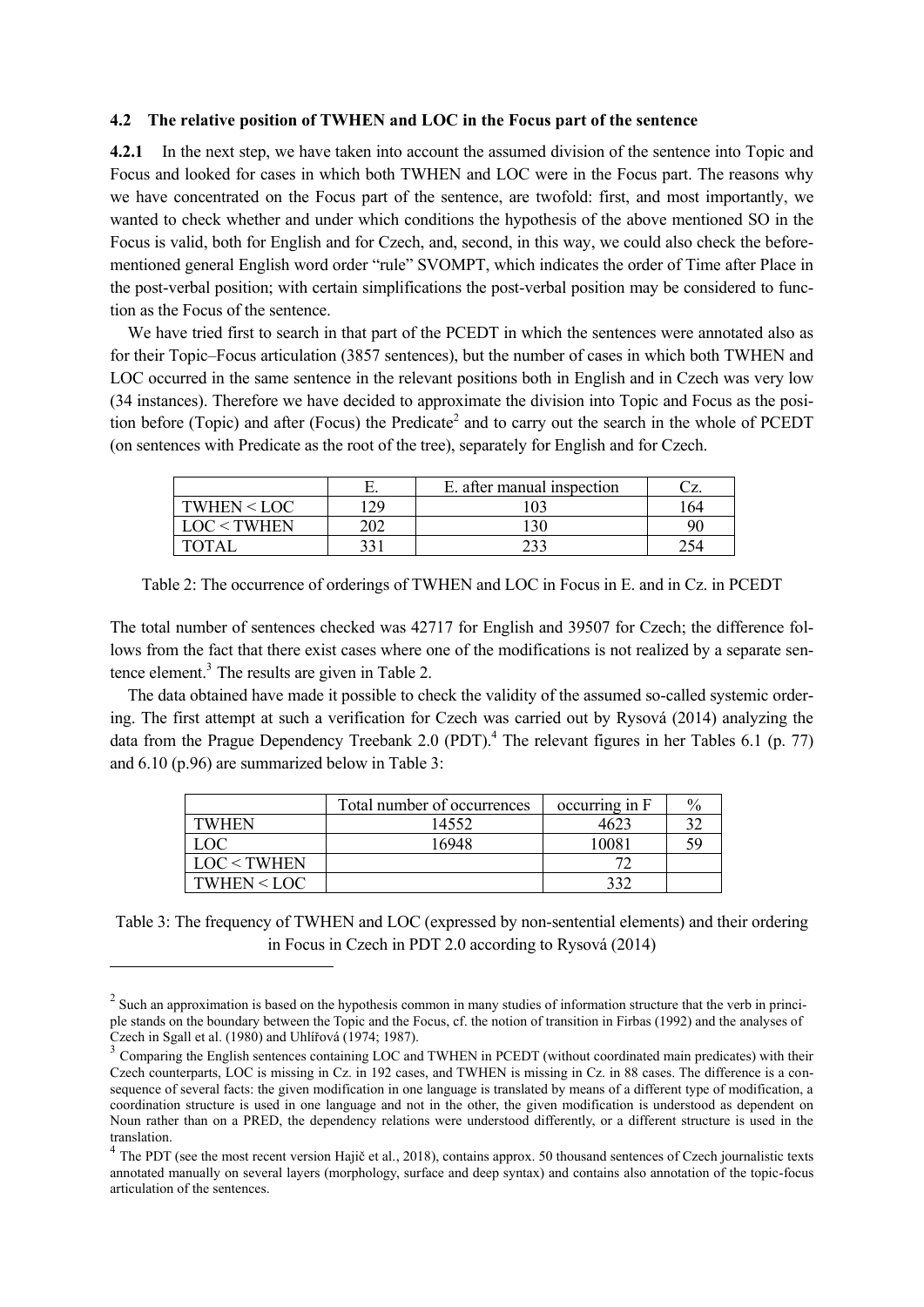Rysová's results demonstrate that the data of PDT 2.0 support the SO as TWHEN < LOC; she also gives an explanation of the cases that do not correspond to this hypothesized order. Her observation is supported by the PCEDT data (see Table 2), though not so convincingly, which may be explained by the fact that the PCEDT data are translations and as such may mimicry to a considerable extent the E. order.

For English, our "raw" data indicate a different situation:  $TWHEN < LOC = 129$  which is less than  $LOC < TWHEN = 202$ . However, after a manual inspection resulting in filtering out cases where the given modification, though placed after the verb, has to be characterized as contextually bound,<sup>5</sup> i.e. belonging to the Topic part of the sentence, the figures attested were 103 for the TWHEN < LOC order, and 130 LOC < TWHEN order, which means that the preference for LOC < TWHEN is not so striking.

**4.2.2** Let us first examine the examples of the TWHEN < LOC order, i.e. the order hypothesized by SO but counter to the assumed SVOMPT order. In 3 cases a decisive role was played by the form of the LOC modification as a clause (1).

(1) *Researchers began using the drug in February.*TWHEN *on patients.*LOC *who had received kidney, liver, heart and pancreas transplants.*

In the remaining 100 cases the LOC modification can be supposed to exemplify the order as predicted by SO. In most of them, both modifications are short (or of a comparable length) so that the "weight" criterion cannot be applied, see (2).

(2) *A volcano will erupt next month.*TWHEN *on the fabled Strip.*LOC*: a 60-foot mountain spewing smoke and flame every five minutes.* 

With some examples, the TWHEN modification is closely related to the extralinguistic context (e.g. *today*) so that it can be understood as contextually bound and belonging to the Topic (3), though a different interpretation is also possible because in the preceding co-text District Court in Philadelphia is mentioned.

(3) *The trial begins today.*TWHEN *in federal court.*LOC *in Philadelphia.*LOC*.* 

**4.2.3** As for the LOC < TWHEN order**,** i.e. the order counter to the SO but in concord with the assumed SVOMPT order, we have again put aside examples in which TWHEN was expressed by a clause, which certainly had an impact on its end-position. This group was much larger than in the previous case, namely there were 48 examples in which the TWHEN modification was expressed by a clause, see (4):

(4) *Judy and I were in our back yard.*LOC *when the lawn started rolling like ocean waves.*TWHEN

The rest of the examples (82 sentences) mostly include the two modifications expressed by noun groups of a similar length (5), with an exception of some cases where the weight was a decisive factor  $(6)$ .<sup>6</sup>

- (5) *Mr. Guber got his start in the movie business at Columbia.*LOC *two decades.*TWHEN *ago.*
- (6) *WASHINGTON lies low.*LOC *after the stock market's roller-coaster ride.*TWHEN*.*

-

 $<sup>5</sup>$  In the TFA theory, on which the TFA annotation is based (see e.g. Sgall et al., 1986), contextual boundness is a primary</sup> notion interpreted as follows: A contextually bound node represents an item presented by the speaker as referring to an entity assumed to be easily accessible by the hearer(s), i.e. more or less predictable, readily available to the hearers in their memory. Each element of the underlying dependency tree of a given sentence is assigned one of the values of the TFA attribute, namely cb (contextually bound non-contrastive), c (contextually bound contrastive) or nb (contextually non-bound).

<sup>6</sup> As remarked by one of the reviewers, "lie low" may be understood rather as an idiomatic expression.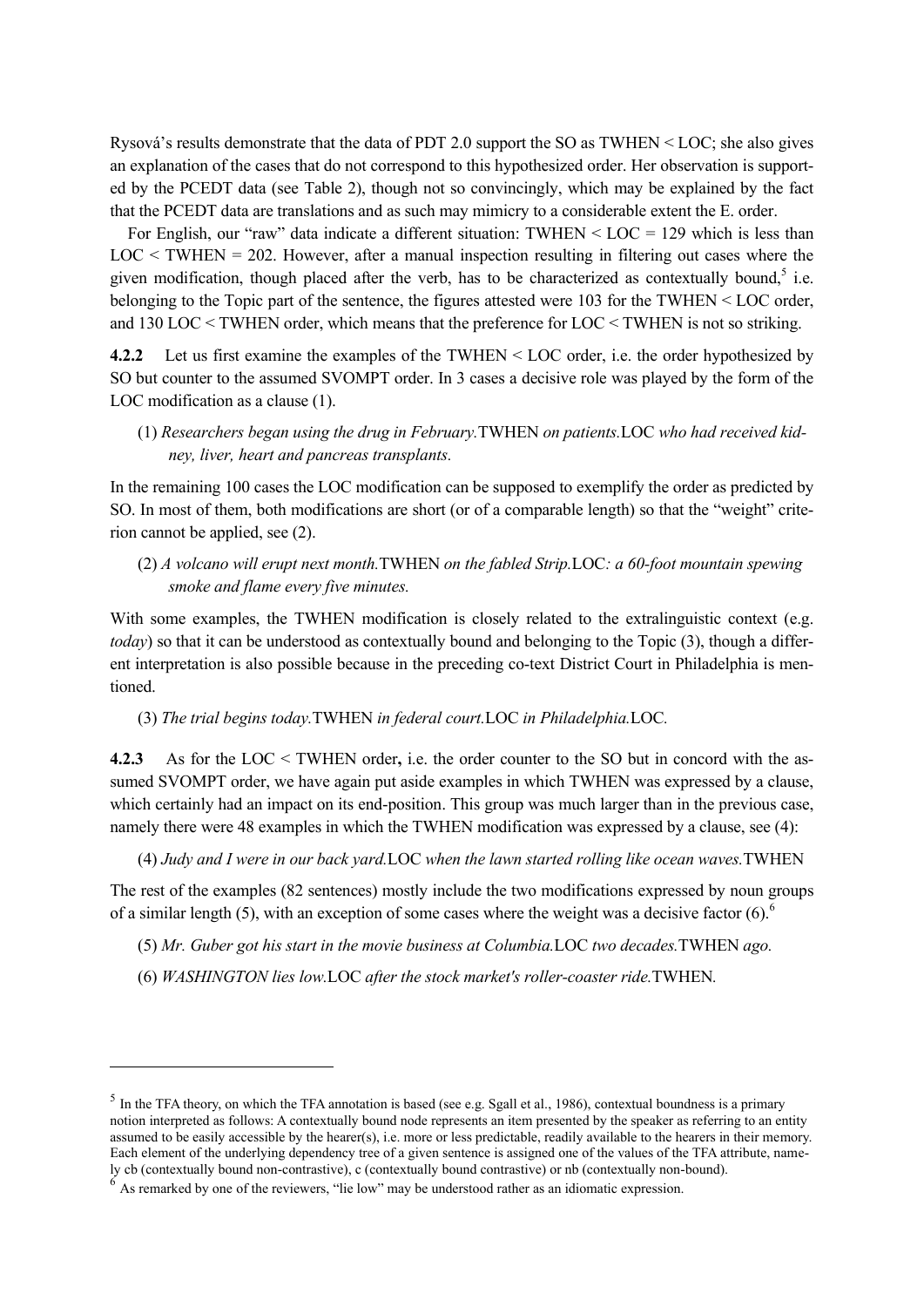**4.2.4** We have also made a random inspection for particular cases where the parallel English and Czech sentences differed in the ordering of the two modifications. Interestingly enough, there are cases for which we have not found any reason why this was so, except for the "different ordering principles" (7).

- (7) E.: *The company was founded in Sacramento.*LOC *in 1929.*TWHEN *by two brothers, Ralph and Walter Merksamer, who operated as DeVon's Jewelers.*
- Cz.: *Společnost založili v roce 1929.*TWHEN *v Sacramentu.*LOC *bratři Ralph a Walter Merksamerovi pod jménem DeVon's Jewelers.*

However, having in mind that our parallel corpus was composed of translations from English to Czech, there was no surprise that the "principle ordering" in the target language was not obeyed and the Czech translation copied the order in E., see (8):

(8) E.: *Mr. Guber got his start in the movie business at Columbia.*LOC *two decades ago.*TWHEN*.*  Cz.: *Guber začínal ve filmové branži v Columbia.*LOC *před dvěma desítkami let.*TWHEN*.*

To sum up, while the SO for Cz. has been supported by both the PDT and the PCEDT data, the data for E. provide a slight support for the SVOMPT order.

# **4.3 Differences between Czech and English in the placement of TWHEN or LOC in the Topic and in the Focus**

Most interesting for our study are the cases, where the two languages studied differ in the placement of the modifications TWHEN or LOC in the Topic in one language and in the Focus part of the same sentence in the other. In order to get a richer sample of examples, we have searched in the whole of PCEDT and we have again approximated the division into Topic and Focus by the position of these modifications before (Topic) and after (Focus) the main verb (PRED). We have at our disposal the samples in Table 4.

|                                      | TWHEN | LOC |
|--------------------------------------|-------|-----|
| In E. before PRED, in Cz. after PRED | 233   | 67  |
| In E. after PRED, in Cz. before PRED | 765   | 271 |
| TOTAL different order in E. and Cz.  | 998   | 338 |

Table 4: The position of TWHEN and LOC with respect to the Predicate in English compared to Czech

### **4.3.1 The position of TWHEN**

We have randomly chosen a sample of 100 E. sentences and their Cz. counterparts from each of the sets (out of 233 and 765 examples, respectively) and analyzed them, also with regard to the previous context. The following observations seem to hold:<sup>7</sup>

### **A. TWHEN after the Predicate in English and before the Predicate in Czech**

(i) Typically, TWHEN is expressed in E. by a short adverb (-*ly* adverb, *yesterday*, …) and is placed next to the Predicate. In such a case, this post-verbal element may be considered to be a part of Topic also in E.

(9) E.: *In national over-the-counter trading, the company closed yesterday at \$23.25 a share.* Cz.**:** *Při celostátním mimoburzovním obchodování společnost včera uzavřela na 23.25.*

(ii) TWHEN is expressed in E. by a short adverb and placed at the end of the sentence, but (presumably) this adverb does not carry the intonation centre; these examples, if analyzed properly with regard to Top-

-

<sup>&</sup>lt;sup>7</sup> In the examples, the relevant elements are underlined.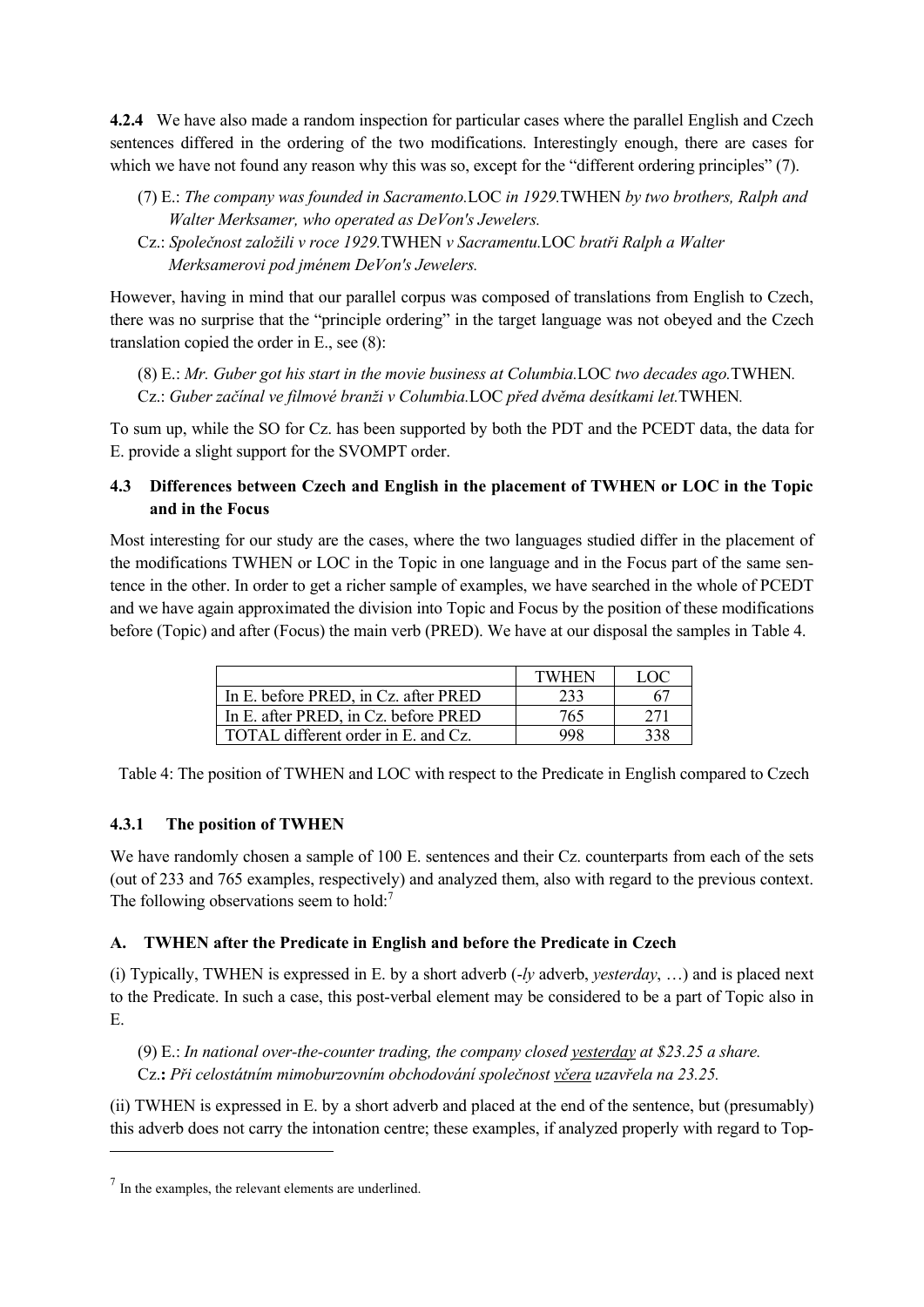ic and Focus rather than with regard to its pre- or post-verbal position, would not represent instances of differences we are looking for (10).

- (10) E.: *Democrats had been negotiating with some Republican congressional leaders on a compromise lately.*
- Cz.: *V poslední době vyjednávali demokraté s některými čelními republikánskými představiteli Kongresu o kompromisu.*

(iii) In E., the position of TWHEN at the end of the sentence (i.e. in the prototypical position of Focus) is due to the weight of the element, being a prepositional phrase or a whole dependent clause (11).

- (11) E.: *The shares traded at about A\$ 1.50 in March, when the plan to acquire MGM\/UA was announced.*
- Cz.: *V březnu, kdy byl plán na převzetí společnosti MGM/UA oznámen, se akcie obchodovaly kolem 1,50 australského dolaru.*

(iv) Nevertheless there was a considerable number of "true" examples where the E. sentence differed from its Cz. equivalent in the placement of the TWHEN modification in the Topic vs. the Focus part  $(12), (13)$ :

(12) E.**:** *Coke introduced a caffeine-free sugared cola based on its original formula in 1983.* Cz.**:** *Coke v roce 1983 uvedla na trh bezkofeinovou slazenou kolu založenou na původní receptuře.*

(13) E.: *But losers were spread in a broad range by the end of the session.* Cz.: *Ale koncem burzovního dne se rozšířily řady těch, co ztratili.*

For some of these cases, as (14), the initial position of TWHEN in Cz. may be interpreted as a contrastive Topic: it is still (a part of) Topic, the sentence being "about" it, but the contrastive character of this element makes it comparable with Focus (which, as a choice of alternatives, always has a contrastive character).

(14) E.: *But we're ... going to be in the exact same situation next year.* Cz.: *Ale příští rok budeme... v naprosto stejné situaci.*

### **B. TWHEN before the Predicate in English and after the Predicate in Czech**

(i) A tendency observed by Czech grammars was attested in our data, to place the Predicate into the second position of the Cz. sentence, which has led to the placement of the TWHEN modification after the verb also in case in which it was an indisputable element of the Topic of the sentence (15):

(15) E.: *A year earlier, Nationwide Health earned.*PRED *\$2.4 million, or 29 cents a share.* 

Cz.: *Výnosy společnosti Nationwide Health činily.*PRED *v loňském roce 2.4 milionu dolarů, neboli 29 centů na akcii.*

(ii) The difference in the placement of the TWHEN modification is due to the preferred position of short adverbs in E. (16):

(16) E.: *The utility company currently has about 82.1 million shares outstanding.*  Cz.: *Tento podnik veřejných služeb má v současné době v oběhu 82.1 milionu akcií.*

(iii) However, even in this group, quite clear examples are found testifying the difference in Topic and Focus in E. and in Cz.; in some cases, the initial position should be understood as a contrastive Topic (17), see Quirk et al. (1985) where fronting is mentioned as a regular means for emphasizing a contrastive Topic.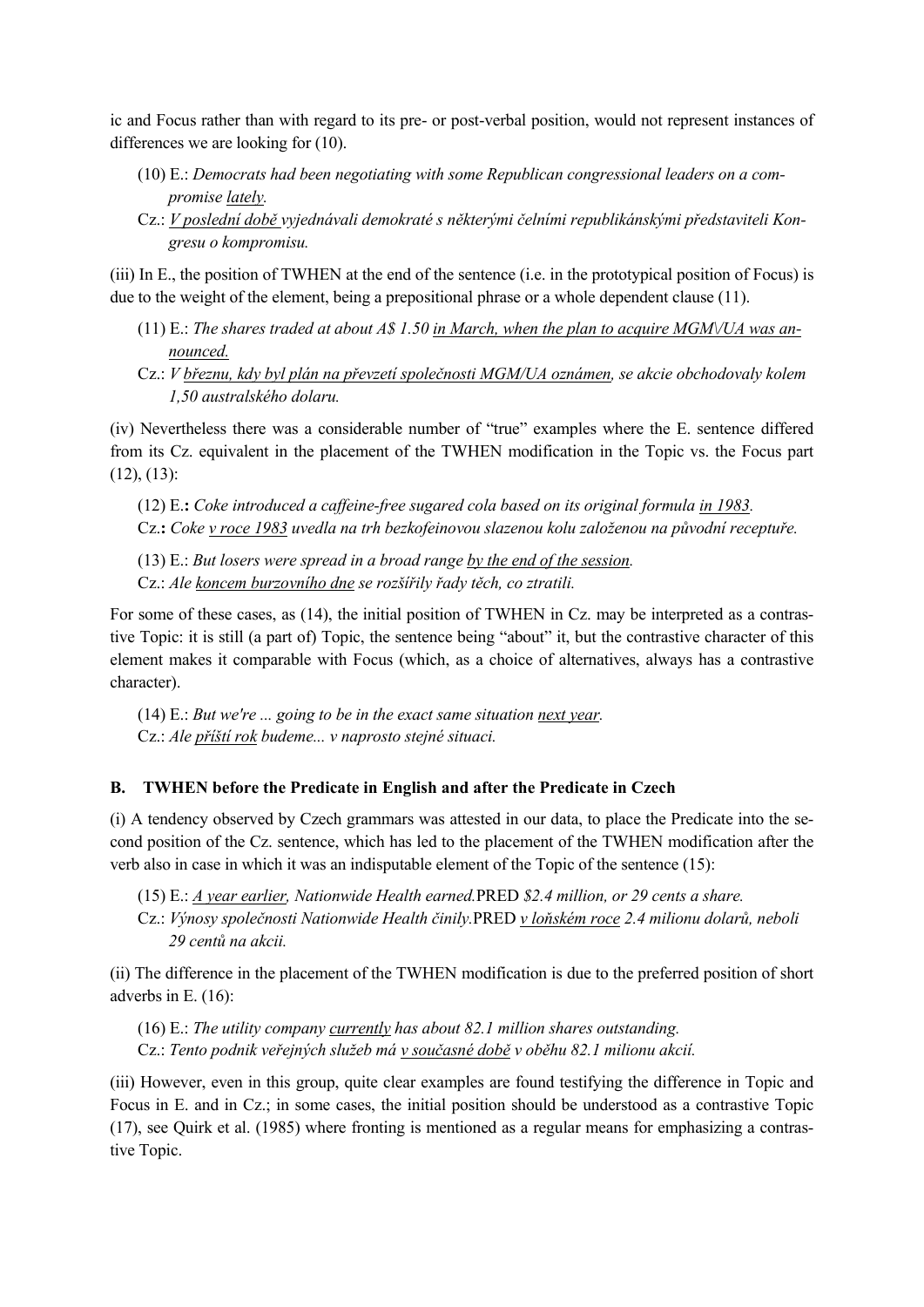- (17) E.: *Only twice since the 1960s has annual gross domestic product growth here fallen below 5% for two or more consecutive years.*
- Cz.: *Roční nárůst hrubého domácího produktu zde spadl pod 5 % během dvou nebo více po sobě jdoucích let pouze dvakrát od šedesátých let.*

# **4.3.2 The position of LOC**

We have again randomly chosen 100 sentences from the set of LOC after PRED in E. and we have analyzed all the sentences in the set of LOC before PRED in E. (i.e. the total of 67 sentences) taking into consideration also the previous context. The following observations seem to hold:

# **A. LOC after the Predicate in English and before the Predicate in Czech**

(i) As has been mentioned above in our discussion on the sentences with TWHEN, the position of a modification close to the Predicate may be considered as a part of Topic or alternatively as a part of Focus, as the example below demonstrates:

- (18) E.: *The two boards said.*PRED *in a joint statement that the proposed merger agreement was considered in separate board meetings in Oslo Monday.*
- Cz.: *Obě správní rady ve společném prohlášení uvedly.*PRED*, že navrhovaná dohoda o sloučení byla v pondělí posouzena na jednotlivých zasedáních správních rad v Oslu.*

(ii) The final position in E. need not be an indicator of the Focus position because the given element need not be a carrier of the intonation center; the prosodic factor is decisive here for the identification of Focus (19):

(19) E.: *Logic plays a minimal role here.*

Cz.: *Logika tady hraje minimální roli.*

(iii) A modification is placed at the end of the sentence in E. because of its weight, which does not necessarily mean that this modification is in Focus (20):

- (20) E.: *The topic never comes up in ozone depletion "establishment'' meetings, of which I have attended many.*
- Cz.: *Toto téma se na* "*schvalovacích" schůzích o ozónové díře, kterých jsem navštívil hodně, nikdy neujme.*

(iv) The placement of the modification is given by grammatical restrictions of word order in E., namely that subject should precede the verb (21); there belong also examples with *there*-construction (22):

(21) E.: *A tractor, his only mechanized equipment, stands in front of the pigsty.* 

Cz.: *Před prasečím chlívem stojí traktor, jeho jediné mechanizované zařízení.* 

(22) E.: *There was no new-issue activity in the derivative market.* 

Cz.: *Na trhu odvozených cenných papírů nebyla vyvíjena žádná nová emisní aktivita.* 

(v) The dependency relation is different in the original and in the translation: in E. "on television" depends on "events", while in Cz. the LOC is understood as a modification of the verb (23).

(23) E.: *The Series typically is among the highest-rated sports events on television.*

Cz.: *V televizi světová série obvykle patří mezi nejvýše hodnocené sportovní události.*

(vi) However, similarly as is the case with the placement of the modification TWHEN, there was a considerable number of "true" examples where the original E. sentence differed from its Cz. equivalent in the placement of the LOC modification in the Topic vs. in the Focus part (24), (25).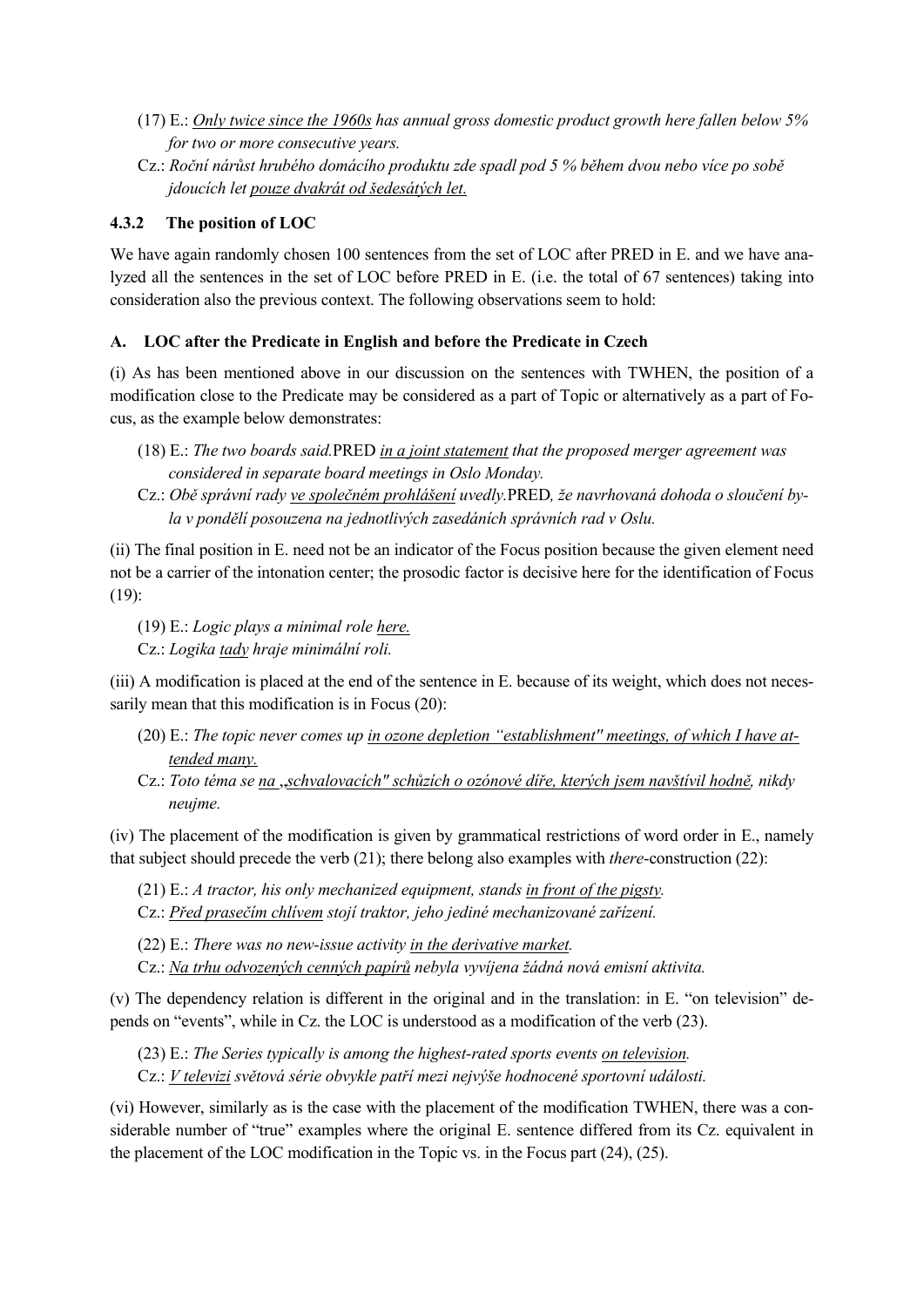(24) E.: *The citation was misstated in Friday's edition.* 

- Cz.: *V pátečním vydání byla tato citace uvedena chybně.*
- (25) E.: *Each has an equal vote at the monthly meetings.*
- Cz.: *Na měsíčních schůzích mají všichni stejný hlas.*

It is often the case that the preceding context helps to identify the Focus, but not necessarily so, as the following example demonstrates (26):

- (26) E.: *The year was misstated in Friday's edition.*
- Cz.: *V pátečním vydání byl rok uveden chybně.*
- E. previous context**:** *QUANTUM CHEMICAL Corp.'s plant in Morris, Ill., is expected to resume production in early 1990.*

### **B. LOC before the Predicate in English and after the Predicate in Czech**

The analysis of the examples with LOC before the Predicate in E. and after the predicate in Cz. has led to observations analogous to those mentioned in Sect 4.3.1 B above. Similarly as noted in 4.3.2 A, a tendency was also observed to place the Predicate into the second position of the Cz. Sentence, which has led to the post-verbal placement of the LOC modification also in case in which it was an indisputable element of the Topic of the sentence, see (27).

- (27) E.: *In an interview, Pemberton Hutchinson, president and chief executive, cited several reasons for the improvement: higher employee productivity and "good natural conditions" in the mines, as well as lower costs for materials, administrative overhead and debt interest.*
- Cz.: Prezident a výkonný ředitel Pemberton Hutchinson jmenoval.PRED v rozhovoru několik důvodů zlepšení: vyšší produktivitu zaměstnanců a "dobré přírodní podmínky" v dolech, stejně jako nižší cenu materiálu, administrativní režii a úroky z úvěrů.

Comparing the number of sentences in which the position of LOC with regard to the Topic and Focus position in Cz. and E. differed, it should be noted that in E., LOC occurred relatively much less frequently in the front position than in the Focus position (23% to 77%). Interestingly enough, almost the same proportion holds for TWHEN, which occurred in 20% in the front position and in 80% post-verbally. It seems that the final position of both of these modifications is the preferred one.

# **5 Summary**

Our main concern has been the relation of word order and information structure in English and in Czech, in particular the mutual order of temporal and local modifications of predicates. We have put under scrutiny the data from the annotated parallel English–Czech treebank (PCEDT) and tested the variability of the order of the given types of modifications in general and two hypotheses on their preferential order in particular, namely the SVOMPT hypothesis for English and the so-called systemic ordering hypothesis for both languages. Our probe has demonstrated that corpus data offer much richer material to work with than an "arm-chair" linguist has ever had at her/his disposal but also that a careful manual check is necessary to obtain a reliable source for a detailed linguistic analysis that eventually may lead to some wellfounded theoretical conclusions.

### **Acknowledgements**

The authors are deeply indebted to Prof. Libuše Dušková, the leading Czech anglicist, for her observations and comments concerning the topic of this contribution.